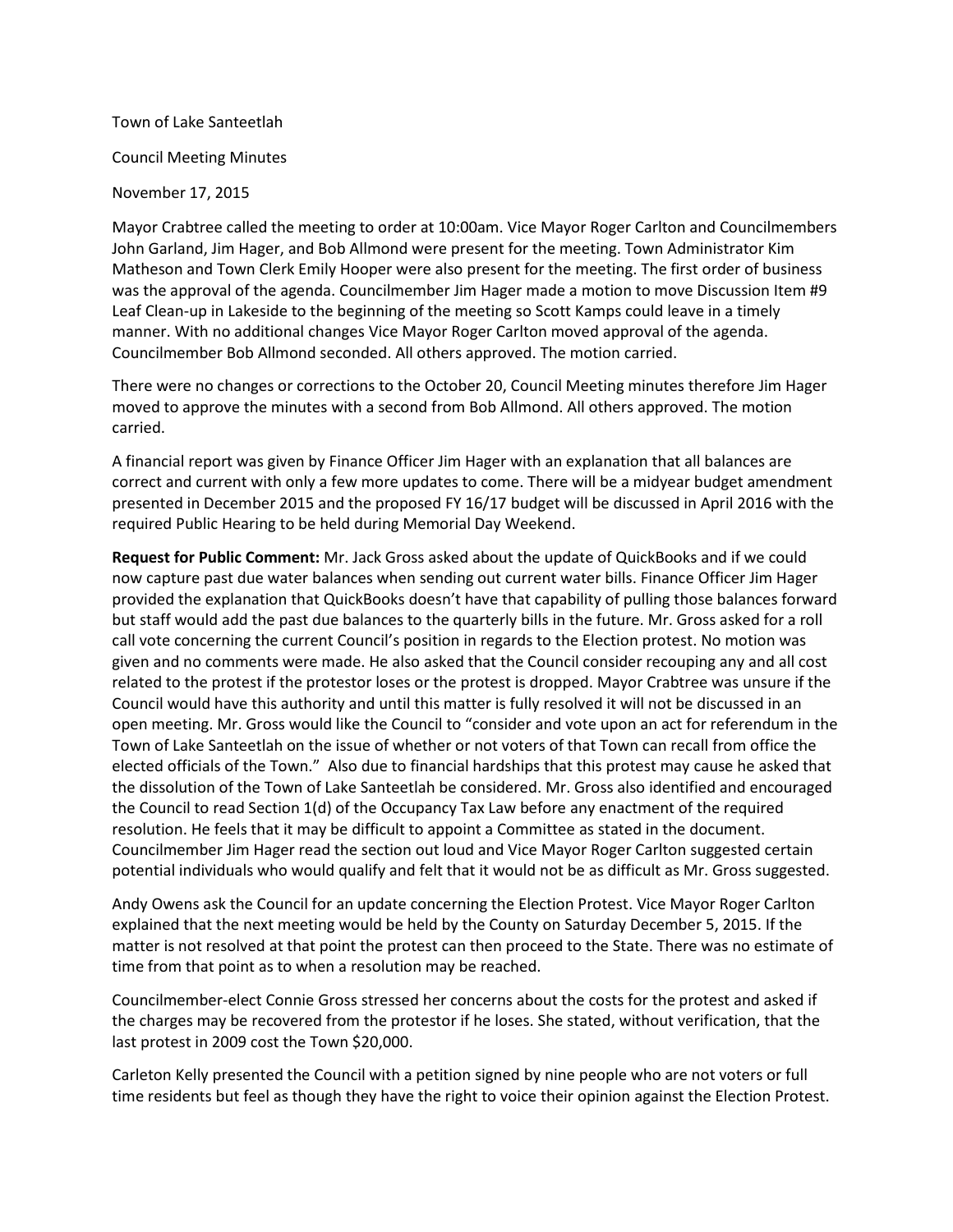Lisa Russo asked if the Protestor decided to drop the protest would the Graham County Election Board continue to hear the protest as scheduled on December 5, 2015. The Council was unsure of the answer and referred Ms. Russo to the Election Board for her answer.

## **Old Business:**

**#1 Leaf Clean-up in Lakeside:** (Moved from Discussion #9) Vice Mayor Roger Carlton explained that the residents of Santeetlah Lakeside are taxpayers just as others throughout the Town however are not receiving the same benefits. Services such as leaf clean up and snow plowing are currently not provided in Santeetlah Lakeside. The roads have not been turned over as required in the Development Agreement because the Town Commission wants an estimate of the cost to repair the roads. That estimate will be provided by HMC paving in the near future. There is also a question of receiving Powell Bill funds once the roads are turned over. Scott Kamps was present for the meeting to confirm that Mr. Rosado has a current contract with him to provide leaf clean up throughout the fall season in this area. In the past there have been issues with payment from Rosado therefore Mr. Kamps was unable to complete the leaf clean-up but at this point the contract is current and leaf clean-up is being provided. In regards to the roads being plowed during the winter months it was requested that the Town scrape the roads just as the other roads in Santeetlah are by Public Works Technician Eric Hayes. Vice Mayor Roger Carlton made a motion that the Town make a commitment to plow the roads. Councilmember John Garland amended the motion by agreeing that the roads did need to be plowed for residents safety, however, the charges should be billed to Jose Rosado until he agrees to turn the roads over to the Town. Prior to the first snow event a calculation will be given to Rosado of the amount for each plowing to be billed. Jim Hager seconded and all others agreed. The motion carried. Vice Mayor Roger Carlton stated for the record that he is a resident of Santeetlah Lakeside.

**#2 Terri Phillips of Hometown Tax/Proposal to Network Staff Computers:** Town Administrator Kim Matheson explained that Mrs. Phillips was ready to install the server upon decision of the Council. There will be an off-site back-up included in the proposal. The cost for the equipment and installation is approximately \$575. Councilmember John Garland made a motion to purchase the equipment needed to network staff computers. Jim Hager seconded. All others agreed. The motion carried.

**#3 McGill Associates/Water Meters and Installation/Bid Document:** The bid package has been available for review by both Council and residents for several weeks. Therefore it was recommended by Vice Mayor Roger Carlton that we proceed with the bid process, clarifying that nothing would be purchased at this point, simply receiving bids for new meters. This will allow the Town to have a better understanding of the amount needed for this purchase. The Town Administrator will also continue to investigate the options for costs and installation. Once this information is known then the Town Council can determine where the funds will come from and reach a final determination. Roger Carlton moved that the Town receive bids through McGill Associates with certain minor changes to the bid document such as correcting the Town Hall address for the purchase of new water meters. John Garland seconded. All others agreed. The motion carried.

**#4 401K Recommendation by John Garland:** UCB is the predominant bank used by the Town and also provides payroll services. Therefore in order to keep things "in house" UCB was Mr. Garland's recommendation. For only three employees the service is considered a simple IRA and doesn't vary in great detail between providers. The Town will provide 1% of payroll during the current fiscal year and does have the option to opt out two of every 5 years. John Garland made a motion to proceed with UCB as the service provider and to provide 1% of salary to our three employees to match their 1%. Future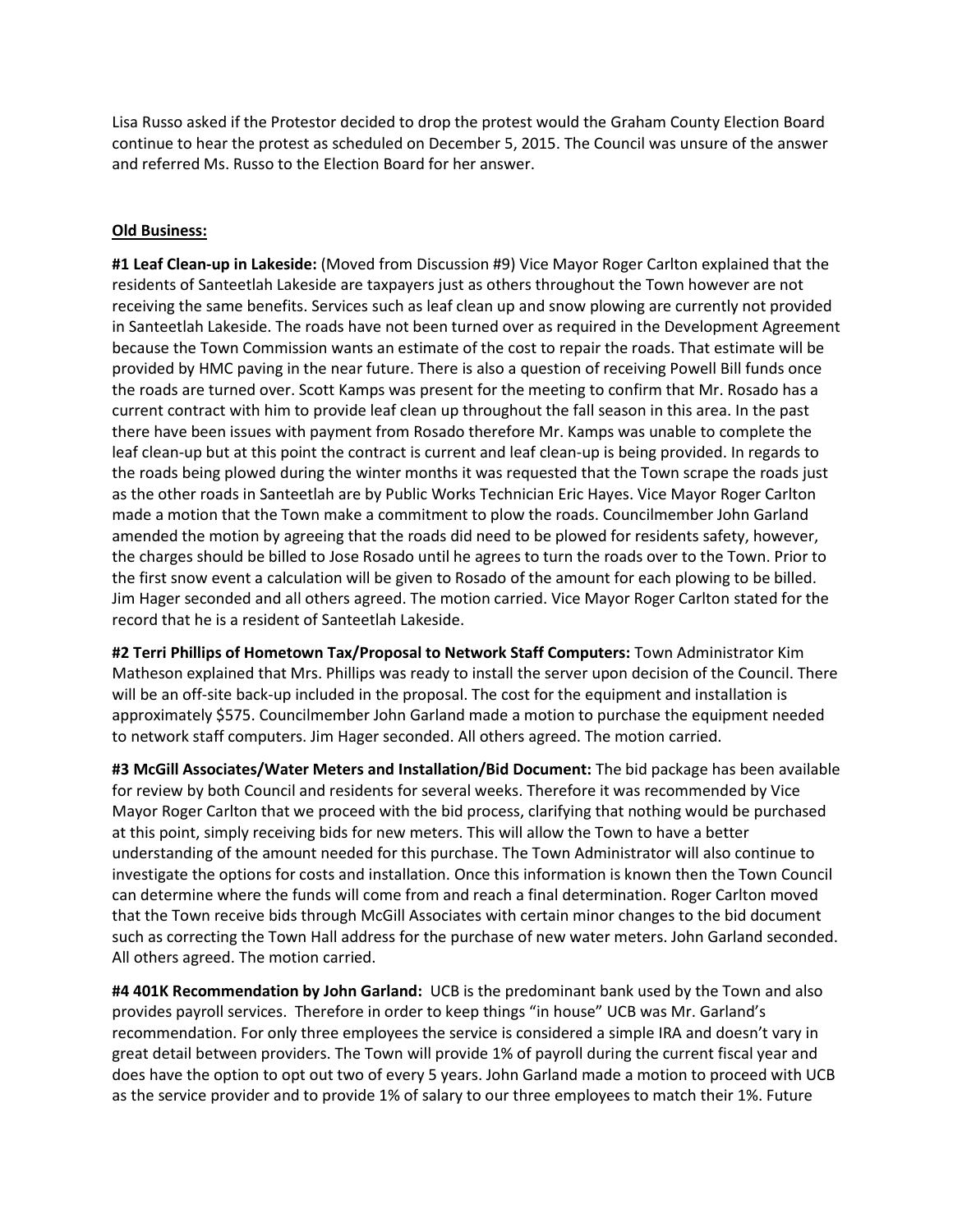years will be decided during each budget cycle. Bob Allmond seconded. All others agreed. The motion carried.

**#5 Town Website Transition/Termination of Current Vendor/Recommendation of New Vendor:** The current vendor who provided IT services to the Town and started the process of designing a new website has been unavailable and will not return phone calls. The Town of Lake Santeetlah needs a new, updated website that can be used for reference by residents and home owners. Two proposals were received from local individuals. Miranda Buchanan charges \$30.00 per hour and can create the website by January 1, 2016. Abraham Husmillo can begin working on the new site immediately with an estimated cost of \$3793. Tri-County Community College has been contacted concerning any students that would have such capabilities. At this point we have not received any feedback from them. If a student is capable this would potentially be the more cost efficient route. Councilmember Jim Hager made a motion to table this issue until the next meeting when more information has been obtained. John Garland seconded. All others approved. The motion carried. A special meeting will be held in the event that staff is ready to proceed before the December 15, 2015 regular meeting.

**#6 Fiscal Year 2014/15 Amended Audit Adoption:** According to CPA Joe Turchetti who completed the audit for the Town a small change was requested by the State which resulted in an amendment. The amended audit is attached to these minutes. Jim Hager made a motion to adopt the 2014-15 Amended Audit. Roger Carlton seconded. All others agreed. The motion carried.

**#7 Email Response from Jane Jett, Regarding Town Council Approval of Remodeling Project at 834 Sequoyah Trail:** Ms. Williams remodeling project located at 216 Sequoyah Trail was approved with conditions during the October 20, 2015 Council Meeting. Councilmember and Contractor for the project John Garland confirmed that the conditions had been followed to this point and assured that no property lines were being crossed and would re-affirm when construction was complete. A letter from County Building Official, David Hyatt was read into the record and is attached to these minutes. The letter stated that the County would consider withholding the TCO or CO if the conditions imposed by the Town were not met. Ms. Jett's email is also made a part of these minutes.

# **New Business:**

**#1 Occupancy Tax/Schedule Workshop:** The Town has received inquiry from the State of North Carolina regarding the status of the Town's resolution to establish the Occupancy Tax. Vice Mayor Roger Carlton made a motion to schedule a workshop following the January 14, 2016 Planning Meeting so that a decision can be made. Town Attorney Ellen Davis will be requested to be present to provide legal advice and suggestions. Jim Hager seconded. All others agreed. The motion carried.

**#2 Violation of Set Back and Cash Deposit Policy at 75 Nantahala Terrace:** Vice Mayor Roger Carlton explained that there has been a violation at this property owned by Jack and Connie Gross wherein a walkway had been constructed in the setback and no application or bond posted as required by the building application process. The current process would require approval for this project as it exceeded the ten foot setback and a bond posted to protect roads since the project required concrete truck delivery. Councilmember John Garland made a motion that a retroactive application be submitted for the Council to review with no bond posted as the project is complete unless Eric Hayes determined that the newly paved road had been damaged. Jim Hager seconded. All others agreed. The motion carried. Town Administrator Kim Matheson is to notify the owners, Jack and Connie Gross, that they must submit the retroactive application. There also needs to be some clarification to the current Building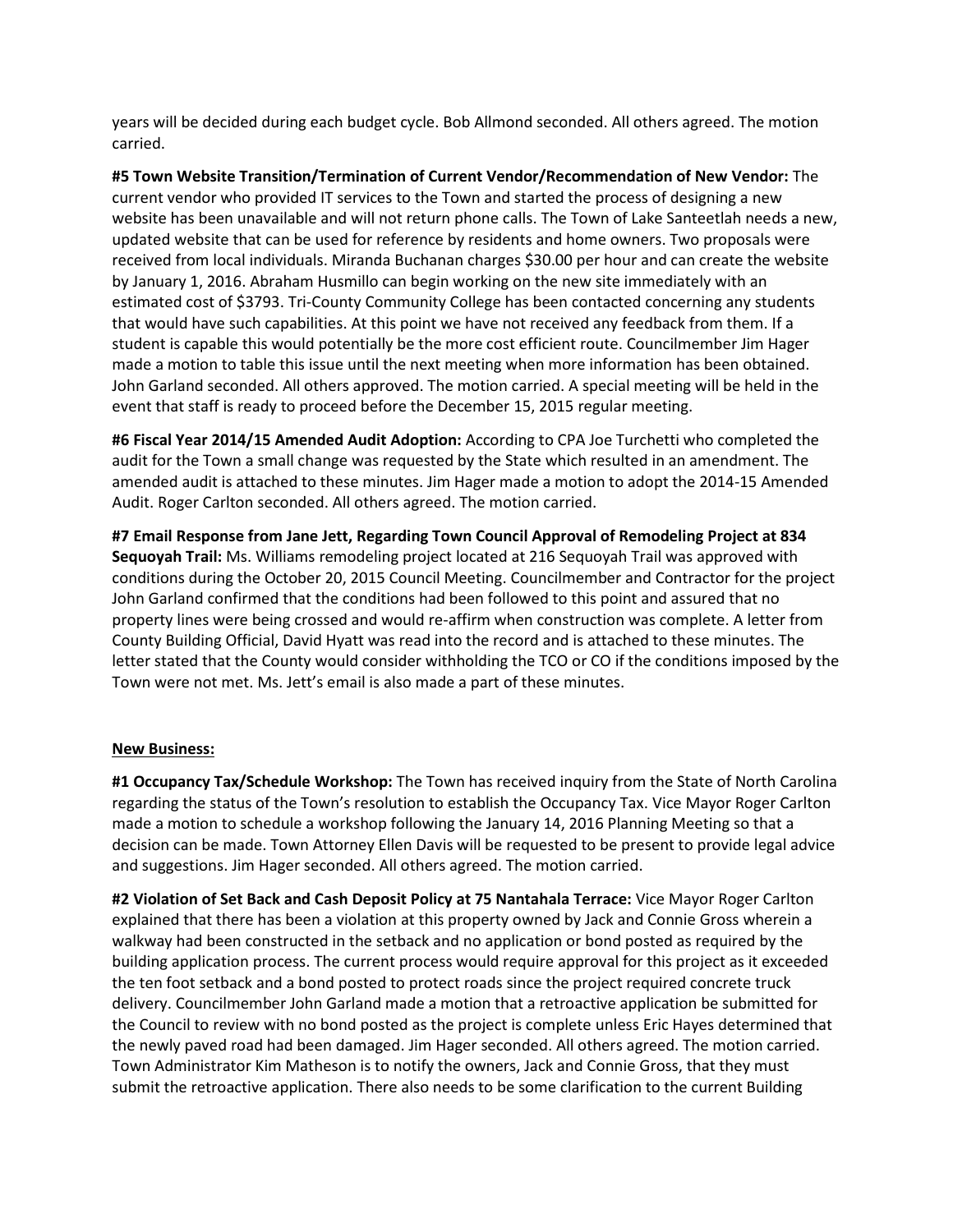Application. John Garland agreed to review and suggest changes for review at the December 10, 2015 Planning Meeting.

**#3 Policy for Electronic Transfers approved by Assistant Finance Officer:** The Town enrolled in on-line banking and in order to correctly and accurately record transfers done on-line both the Finance Officer and Assistant Finance Officer will receive an email explaining the transfer. A response will be requested from the Assistant Finance Officer within 24 hours so the transfer may proceed. If the Assistant Finance Officer is unable to respond within the time limit a printed copy of the transfer will be signed and filed for the records at a later date and the transfer will be made. A copy of this policy will be attached to these minutes. Vice Mayor Roger Carlton moved to approve the policy. Jim Hager seconded. All others agreed. The motion carried.

**#4 Closing of Accounts at CMT Bank:** Currently the Town has accounts at CMT bank. Finance Officer Jim Hager suggested that those accounts be closed and the money moved into a local bank. There is a very small difference in interest rates from the two banks. Jim Hager moved to close the accounts at CMT and re-open in UCB. Roger Carlton seconded. All others agreed. The motion carried.

# **#5 Adoption of Official Map/Resolution to Set Public Hearing for Amendments to the Zoning**

**Ordinance:** Vice Mayor Roger Carlton presented a zoning map for which no formal approval can be found. According to Attorney Ellen Davis a current Zoning Map must be adopted before moving forward with the proposed amendments to the current land use code. The proposed amendments were discussed in a workshop held November 12, 2015. Using a map of the Town, recently created by Surveyor Alan Carver and previously adopted by the Town Council, two zoning districts, where shown Commercial Services (CS) and Residential (R1) were discussed. The map presented showed the demarcation point for CS to be the eastern boundary of Santeetlah Lakeside. John Garland suggested that the boundary be expanded to include the Old Lodge Building and the area in front of the building out to the road. The line on the map was moved during the meeting. Councilmember John Garland made a motion to adopt the zoning map with the adjusted boundary line acknowledging that changes can be made at the Public Hearing December 15, 2015 at 1:00pm. Jim Hager seconded. Bob Allmond approved. Roger Carlton voted against the map stating that he believes all of Santeetlah Lakeside should be single family residential. He also acknowledged that he is a resident of Santeetlah Lakeside. The motion was approved three to one.

**#6 Resolution for Town Council Quorum:** A resolution was prepared for the Town of Lake Santeetlah by Attorney M. Ellen Davis regarding the Mayor making a Quorum if needed. Roger Carlton moved to adopt the resolution which is attached to these minutes, Jim Hager seconded. All others agreed. The motion carried.

**#7 Resolution for Mayor to Break a Tie:** A Resolution was prepared for the Town by Attorney M. Ellen Davis to affirm that in the case of a tie the Mayor shall vote to break the tie. Roger Carlton moved to adopt the Resolution which is attached to these minutes, Jim Hager seconded. All others approved. The motion carried.

**#8 Approval of Employee Evaluations:** After discussion in the Closed Meeting on November 12, 2015 concerning Employee Evaluations due after 90 days of employment for Emily Hooper and Kim Matheson a 3 percent raise was recommended effective November 30, 2015. Eric Hayes had previously received a similar adjustment. Roger Carlton moved approval of the increase. Jim Hager seconded. All others agreed. The motion carried.

**#9 Payoff of UCB Loan:** Vice Mayor Roger Carlton explained the pros and cons of paying off the loan with UCB. After speaking with Pam Shafer, Local Branch Manager, she affirmed that there would be no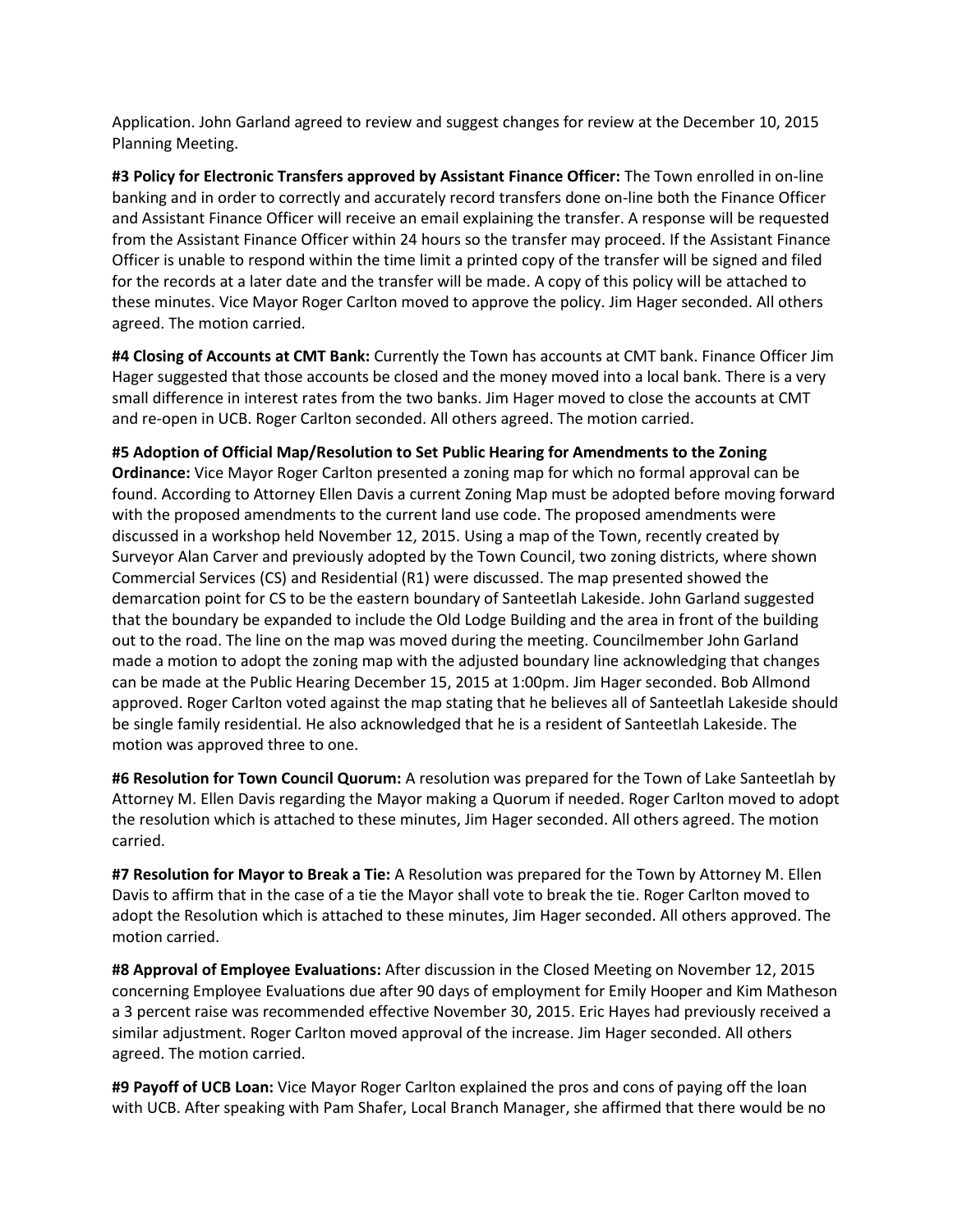penalties for early payoff. The reduction in the reserves will be \$21,845 as a result of the loan payoff. The Town will most likely receive a negative comment from the State regarding the reduction in reserves. If in the coming months another storm hit the Town it could be difficult to cover the expenses prior to being reimbursed. A letter to the LGC explaining how the loan will be paid off was suggested as well as a confirmation from both LGC and the School of Government prior to any payoffs should be sought. The positive side of paying off the loan was also discussed including saving the major effort to complete a long and detailed LGC application, the \$1250 application fee and the cost for two Councilmembers to travel to Raleigh. Councilmember Jim Hager moved that the loan be paid off with the full intention of paying back all reserves used from the water account. John Garland seconded. All others agreed. The motion carried.

### **Discussion Items**:

**#1 2015 Town Directory Draft:** A draft of the new directory was presented for review to continue the updates and changes necessary before printing. The WCU print shop offers printing options at a lower cost than most companies, but they are busy and will not be available to print the directories until a later time. An electronic version of this directory will be available on the website when it is complete. The Council requested staff to continue to check prices, change the dates to 2016 and revise the names of Councilmembers.

**#2 Draft Letter to Jack Springer of Malibu Boats:** Mayor Crabtree drafted a letter to Mr. Springer of Malibu Boats which was presented for review. Town Administrator Kim Matheson informed the Council of the information received from the Fish and North Carolina Wildlife Department concerning no wake zones. The Department suggestion was to form a group of those wanting no wake zones and request Graham County Commissioners to support issue. The County is required to be in agreement in order to create such zones. The draft letter will be mailed this week and staff will determine if a group can be formed to meet with the County Commission regarding the no wake zones.

**#3 Draft Codification Study Discussion/Schedule Workshop:** The draft codification document is available at Town Hall for review. Vice Mayor Roger Carlton moved to schedule a workshop on February 11, 2016 after the Planning Meeting. John Garland seconded. All others approved. The motion carried.

**#4 Audio Equipment for Town Commission Meetings/Cost Estimate:** The Geek Squad from Best Buy was contacted concerning the proper equipment needed for the needs of the Town. We are out of range of the service area they provide therefore we will have to visit the store to find more information. Staff will continue to investigate specific equipment needed and prices and follow up with a report at the December 15, 2015 Planning meeting.

**#5 Status of Quote from HMC Paving for Road Repairs on Lakeside and Santeetlah Point:** Public Works Technician, Eric Hayes spoke with a representative from HMC paving and confirmed that he will visit the area before November 20 and provide a quote for the road repairs in both Lakeside and Santeetlah Point.

**#6 Withdrawal of ARC Grant for Downtown Master Plan/Direction to Town Attorney to Investigate Rescinding of Easement Granted to Santeetlah Properties:** After much discussion of the Downtown Master Plan Grant and the discovery of an easement granted to Jose Rosado for the Canoe Club which effects the plans for the downtown area Roger Carlton made a motion to withdraw the application. Jim Hager seconded. All others agreed. The motion carried. An explanation of the easement granted in 2007 was provided by Mayor Crabtree. Jose Rosado was granted an easement for a road that would go